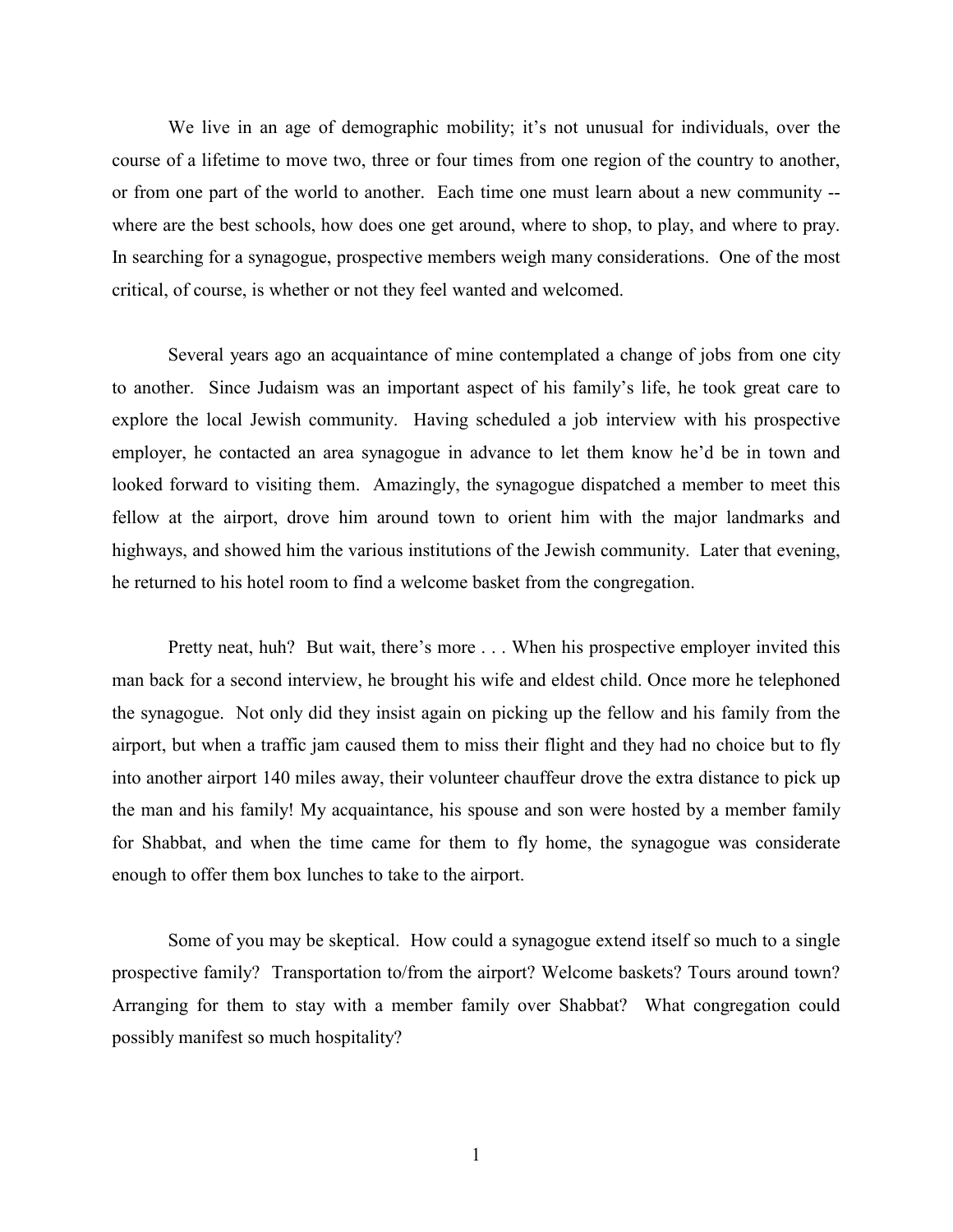The answer is the Jacksonville Jewish Center. I can personally attest to the fact that all these kindnesses were extended -- and many others that I haven't mentioned -- because that's what you all did for us when we visited the First Coast 3 1/2 years ago.

"Well, that's different; after all, you're the rabbi," some of you might be thinking. "The congregation *had* to treat you nicely." Maybe . . . but isn't there a similarity between enticing a potential rabbi and courting a new member? In both instances it's vital that the individual feels valued, welcomed, wanted. Had I not felt the Jacksonville Jewish Center to be a place of great warmth, I'd be preaching from a different *bimah* tonight; and should prospective members feel neglected or ignored, they, too, go elsewhere. What if our congregation accorded potential members the same care and attention lavished on my family when we first visited? Can you imagine the enormous impact that would have on our membership?

There isn't a congregation in the world that doesn't think of itself as warm and welcoming. Have you ever visited a community that prided itself on its neglect of newcomers, or advertised its insensitivity to visitors? Yet a palpable difference exists between believing oneself warm and *haimish*, and the conscious cultivation of a warm and *haimish* character. As individuals, people can be naturally friendly or reserved, but the same doesn't hold true of institutions, which consist of diverse populations. Unless synagogues deliberately and systematically promote a culture of welcoming, they remain no more than the random sum of their memberships. The visitor who enters the building through a particular door on a particular day who meets a particular person may have a very different experience than someone else who enters by way of a different door at a different time. Indeed, some months ago two people approached me at the same Bar Mitzvah -- one had nothing but lavish praise to offer: "Rabbi, this is the most welcoming synagogue I've ever visited." Not twenty minutes later, however, someone else had a completely different take: "Rabbi, I sat by myself at *kiddush*, and virtually no one greet me. Is this a way for a *shul* to act?

The corporate world understands that welcoming is a skill requiring systematic coaching and training. At Disney, employees are challenged to take five extra minutes per day to exceed the expectations of guests. At one of their hotels, for instance, housekeepers are told to notify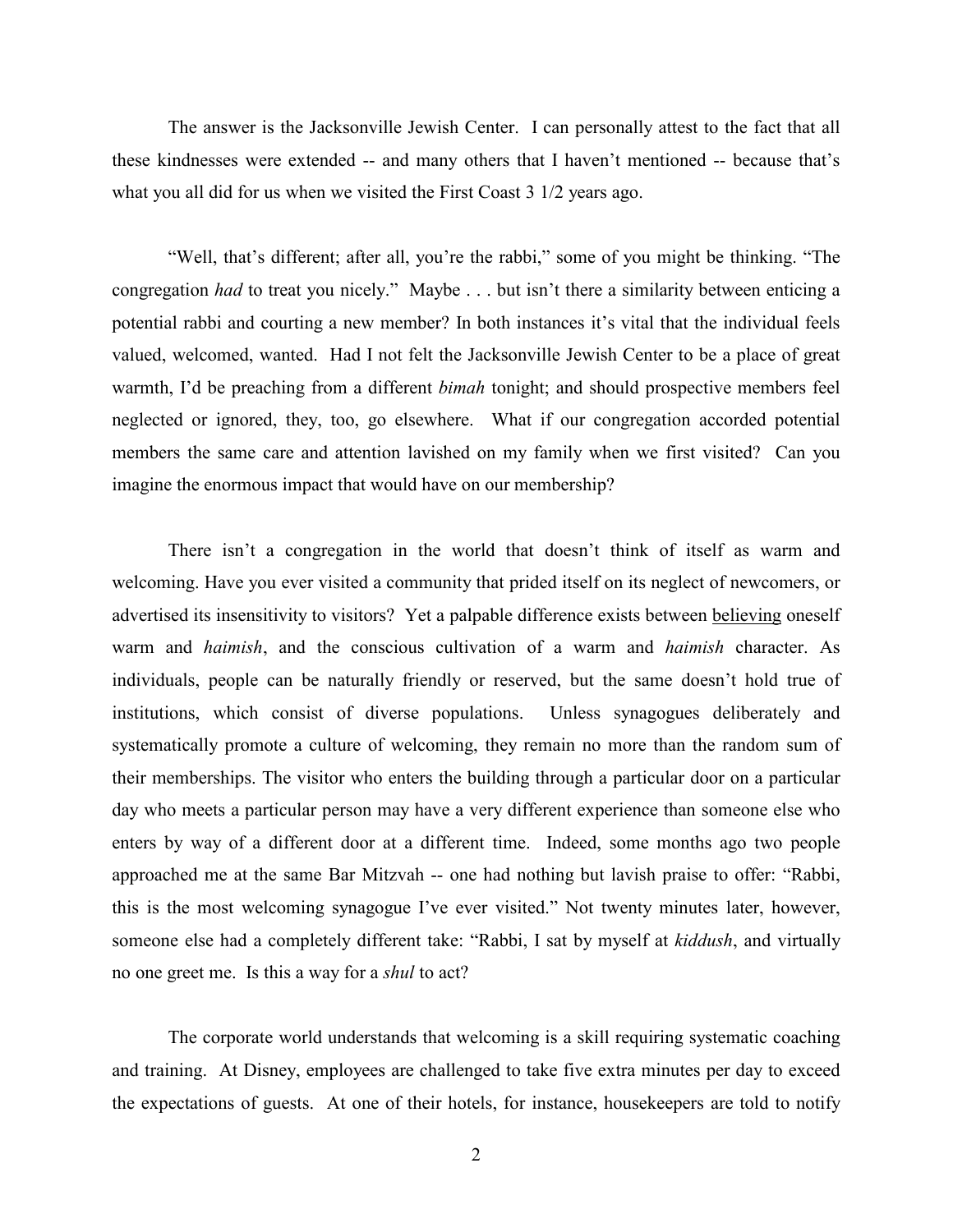the front desk if a child falls ill during their family's stay. The manager will then send the child a complementary bowl of chicken soup, often accompanied by a toy. Bernie Marcus, founder of Home Depot, has his own wisdom to add to the literature of customer service. As he wrote in his autobiography, *Built from Scratch*, "If I ever saw an associate point a customer to what they needed three aisles over, I would threaten to bite their finger. Don't ever let me see you point. You take the customer by the hand, and bring them right to where they need to be and you help them."

Of course, we don't need to look to the corporate sphere alone for inspiration. In the religious world, Chabad and the Protestant mega-churches are true masters of hospitality. In his recent book, *The Spirituality of Welcoming*, Dr. Ron Wolfson, Professor of Education at the American Jewish University in Los Angeles, offers myriad examples of how evangelical and Lubavitch institutions effectively draw in newcomers. In Orange County, California, one large church offers a special parking lane for first-time visitors -- they are warmly greeted by church members, who personally escort the newcomers inside and sit with them. And at virtually any Chabad in the world, strangers will receive an invitation to a meal and the offer of a place to stay over Shabbat. Wolfson writes, " . . . the Chabad and mega-church regulars have been taught that the stranger, the guest is no intrusion whatsoever. If anything, they represent lost souls who can be returned to the fold . . . [they] view the welcoming of strangers as a core value; in fact, bringing someone closer to God is considered a spiritual act of the highest order."

Mainstream synagogues, on the other hand, are geared to think in the opposite direction. Worship and programming are designed to reflect the values of core members, those already integrated into the culture of synagogue life. A colleague of mine recently introduced a program entitled Synaplex to his congregation that, once a month, offers a variety of Shabbat experiences intended to reach out to the many members who don't regularly attend. These programs run concurrently with the traditional Shabbat morning service, and end at the same time so the community can join together for *kiddush*. The good news? On a Synaplex Shabbat in that synagogue there are more than three times as many people present as on other Sabbath mornings. Yet a group of regular worshippers have expressed unhappiness that the Synaplex services are "stealing" the limelight from the main sanctuary. In my colleague's congregation a number of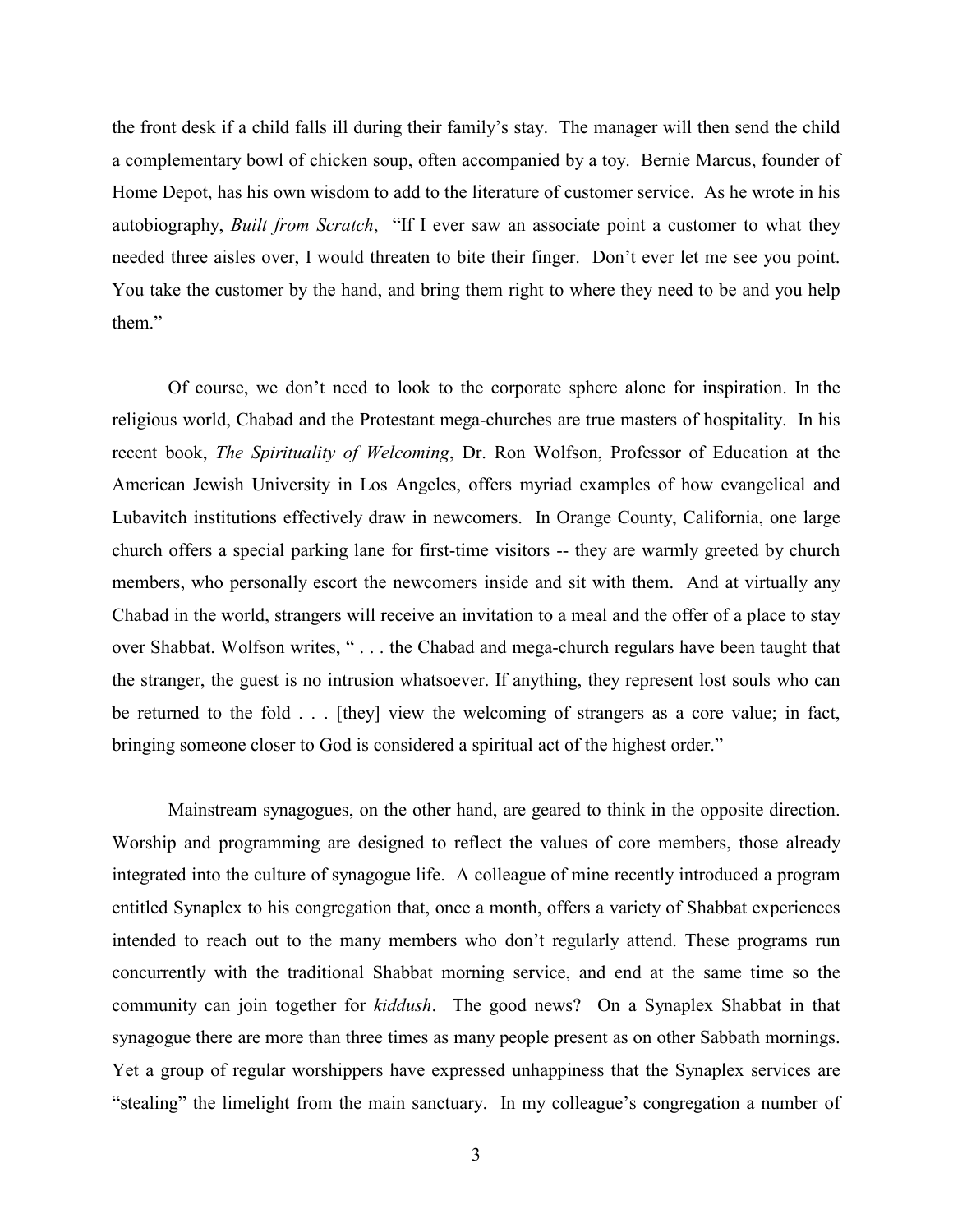lay leaders are also chagrined; now the congregation has to pay for three times as many people at Kiddush!

Synagogue regulars sometimes also remark that the High Holidays make them uncomfortable because there are so many unfamiliar faces in the building; it feels as though the *shul* somehow doesn't belong to them. Intellectually, they realize that these so-called strangers are fellow Jews, that many are fellow congregants, and that the High Holidays offer an unprecedented chance to connect Jewishly with those on the margins; still, there is a gap between what their heads tell them, and what their hearts feel. I am the last person in the world to take for granted the commitment of those who are here week-in, week-out -- after all, without them we wouldn't exist, period -- but on this day devoted to unsparing self-evaluation, it is necessary to honestly examine the unconscious assumptions so many of us make about synagogue life -- whether we attend once a day, once a week, or once a year.

The Jacksonville Jewish Center is blessed with so many wonderful warm and welcoming individuals! We need, however, to aim at nothing less than fostering a welcoming demeanor that suffuses every facet of synagogue life, one encompassing staff, lay leadership, as well as each member of our congregation. Can we truly see ourselves through the eyes of potential members and visitors from the moment they set foot on our property until the instant they leave the synagogue?

Let's take a virtual tour, if you will, starting at the front gate: What's the very first sign a visitor encounters when entering the Jacksonville Jewish Center? "Tow away zone -- Unauthorized vehicles or vessels will be towed at owners' expense, 24 hours a day, 7 days a week." O.K, how about the next one? "Protected by 24-hour audio-video surveillance." And the third sign, which, incidentally, is the largest one on our property? "Private Property/Private Road. Trespassers will be prosecuted to the full extent of the law. Police Officer on Premises." Don't look for "The Jacksonville Jewish Center welcomes you" sign or the "Shalom Y'all" billboard, cause it doesn't exist. Yet. Those of us who mindlessly drive or walk past those signs on a daily basis no longer even see them, but if we truly desire to create the consciously welcoming culture of which I've been speaking tonight, then we better start paying attention to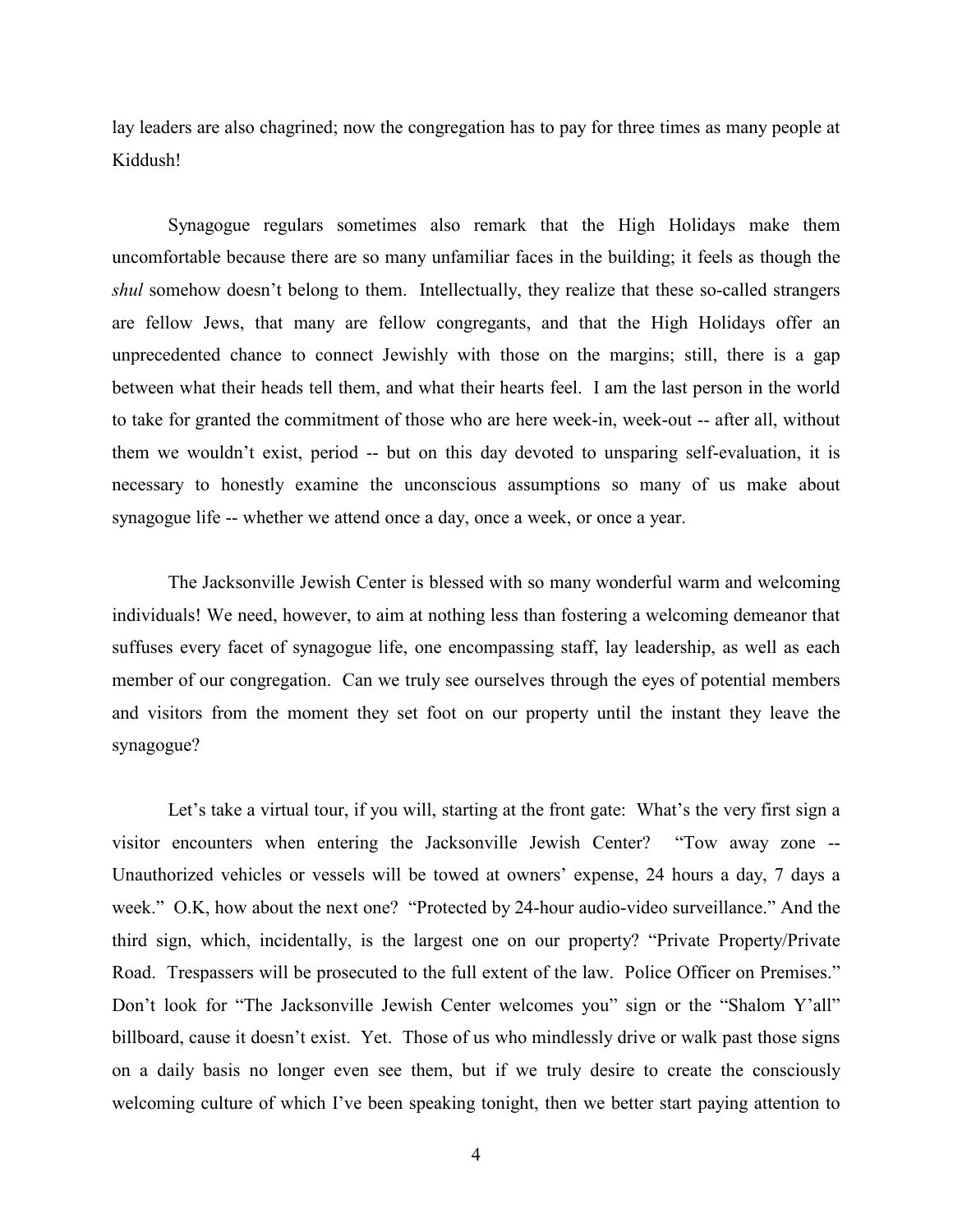what newcomers physically see (or don't) when they enter our building.

But signage and lobby design are just the tip of the iceberg. We must also think carefully what our services seem like to newcomers. Does our worship invite participation or its opposite? Listen to the following account, based on Ron Wolfson's book, *The Spirituality of Welcoming*:

*I walked into the building and immediately felt lost. No one was at the door when I entered. I haven't worn a tallis or a yarmulke for ages. The prayer shawl was made from polyester and kept sliding off my shoulders, and the yarmulke didn't fit very well either, and kept falling off my head. I sat down, but then a man came in and told me that it was his seat, and to prove the point, he pointed to a little plaque that had his name on it. I sheepishly got up and found another place to sit; fortunately, no one told me I couldn't sit there, either. There were two books in the back of the chair in front of me -- one was a small blue book, the other was a larger red one. I looked around at the people nearby and noticed they were holding the smaller blue book. I opened it up and tried to look like I knew what I was doing, but once again, I felt lost. Clearly there were some people who knew what was going on; they responded to the prayers, and knew when to stand and sit even before the rabbi said anything. I'm not sure if they sensed how inept I felt; they certainly didn't volunteer any information, and maybe it was just as well, because I didn't want to look stupid by asking them about what was happening.*

I refuse to accept that traditional services are by definition unwelcoming, or that genuinely inviting worship requires dilution to work. We can be faithful to tradition and empathetic to those who are new to it. People really do value authenticity and appreciate substance, but they also want to feel welcomed and understood, not awkward, ignorant or ignored; they want to know that their presence matters. But don't take my word for it, go visit Chabad and you'll know what I mean.

We've taken several important steps this year to making worship at the Jacksonville Jewish Center more inviting: the most significant one, of course, is becoming egalitarian. But in smaller and more subtle ways we've made other changes as well. On those weeks when we have a smaller attendance, Rabbi Weiner and I get off the bimah to speak to the congregation from the floor of the sanctuary because we want to close the distance between clergy and congregation; with varying success, we also invite people to leave their regular seats in the rear or sides of the room and sit in the middle to create a cozier atmosphere. We've experimented with discussions and small group study as alternatives to the traditional sermon, and will continue to do so. On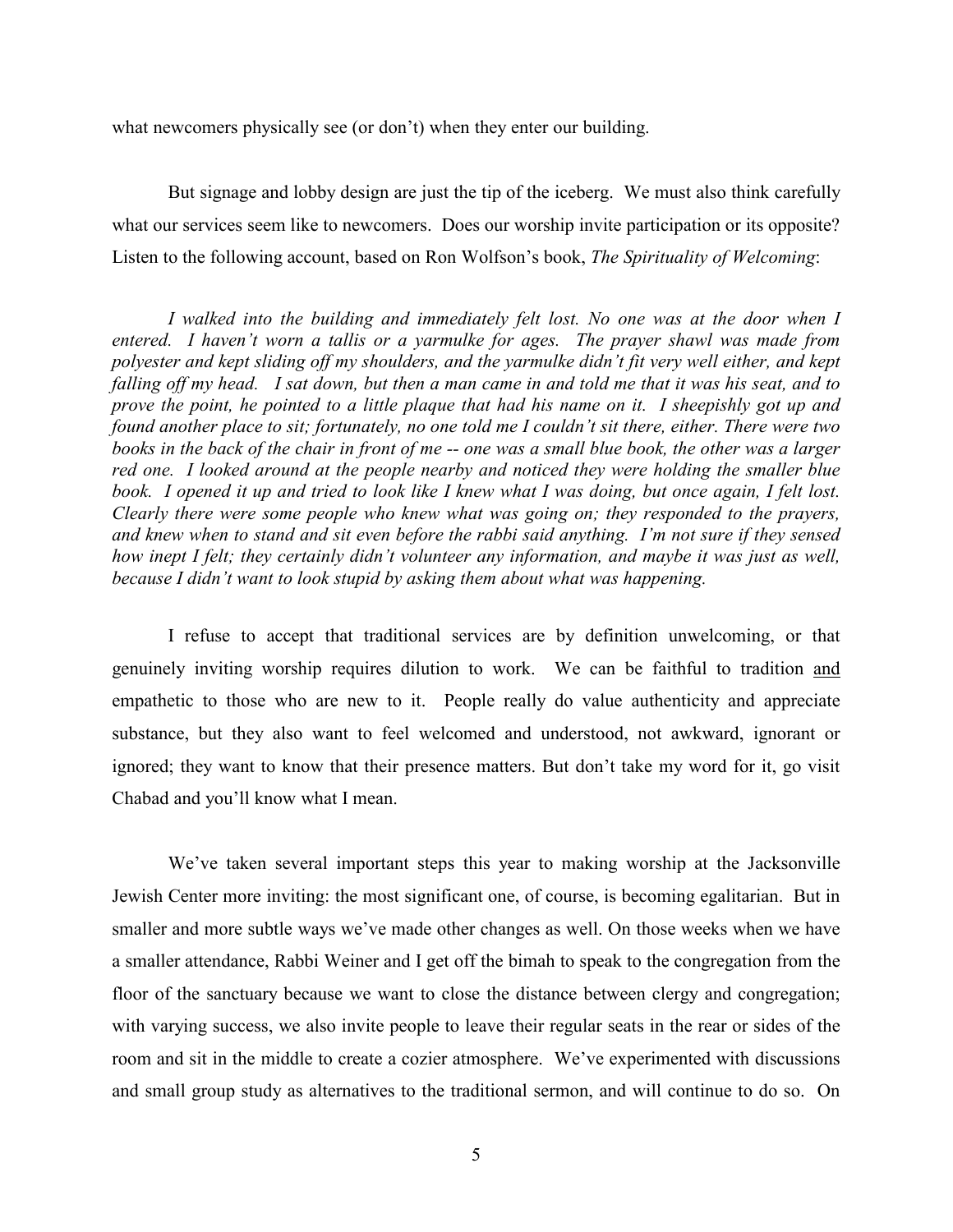non-Bar/Bat Mitzvah weekends, kids are invited to join the procession as we return the Torah to the ark, and each child receive a piece of candy afterward to reinforce the sweetness of being a welcome presence in our sanctuary. There is now a variety of alternative worship options that run in parallel fashion to the regular service, be it our Family Friday evening service once a month, where joyous singing, story telling, dancing and a shortened liturgy are intended for families with younger children, or Saturday morning's monthly *Havurat Shalom* service that focuses on informal and relaxed worship with maximal lay participation, spirited singing and a Torah discussion instead of a sermon.

But there's more work to be done. In the coming year, the full implementation of our own version of Synaplex will reach fruition, God willing, and with it an even greater array of Shabbat options. Equally significant, it is my hope that we will also seriously pursue new ways of deepening the musicality of our worship, and actively strive to build melodic bridges that lead from our schools into our sanctuary, and from our sanctuary into the homes of our members. We must teach new music regularly, and integrate such with traditional favorites, rotating new and old tunes to create a sense of freshness and spontaneity, rather than plain predictibility. There are synagogues that feature new congregational melodies on their websites, suitable for downloading onto one's i-pod; why not us? There are communities that create CDs of new *shul tunes* that they distribute to the entire congregation as a Rosh Hashanah gift each year; why not us? There are congregations that begin or end their regular Shabbat service with fifteen minutes of spirited *zemirot*; why not us?

In the final analysis, synagogues are about far more than their physical plants, their services, or their programming. Our ultimate resource -- not to mention our *raison d'etre,* our very reason for being, is people, pure and simple. To embrace more people at different places on their Jewish journeys is to increase the spiritual capital that is our priceless treasure.

To deepen and expand sacred community, however, we must pay more heed to those who once belonged to our congregation -- in some cases for many years -- whose resignation came as a scrawled sentence on a dues notice. How did we become superfluous to their spiritual lives? How do we better serve these individuals by demonstrating to them that synagogues aren't only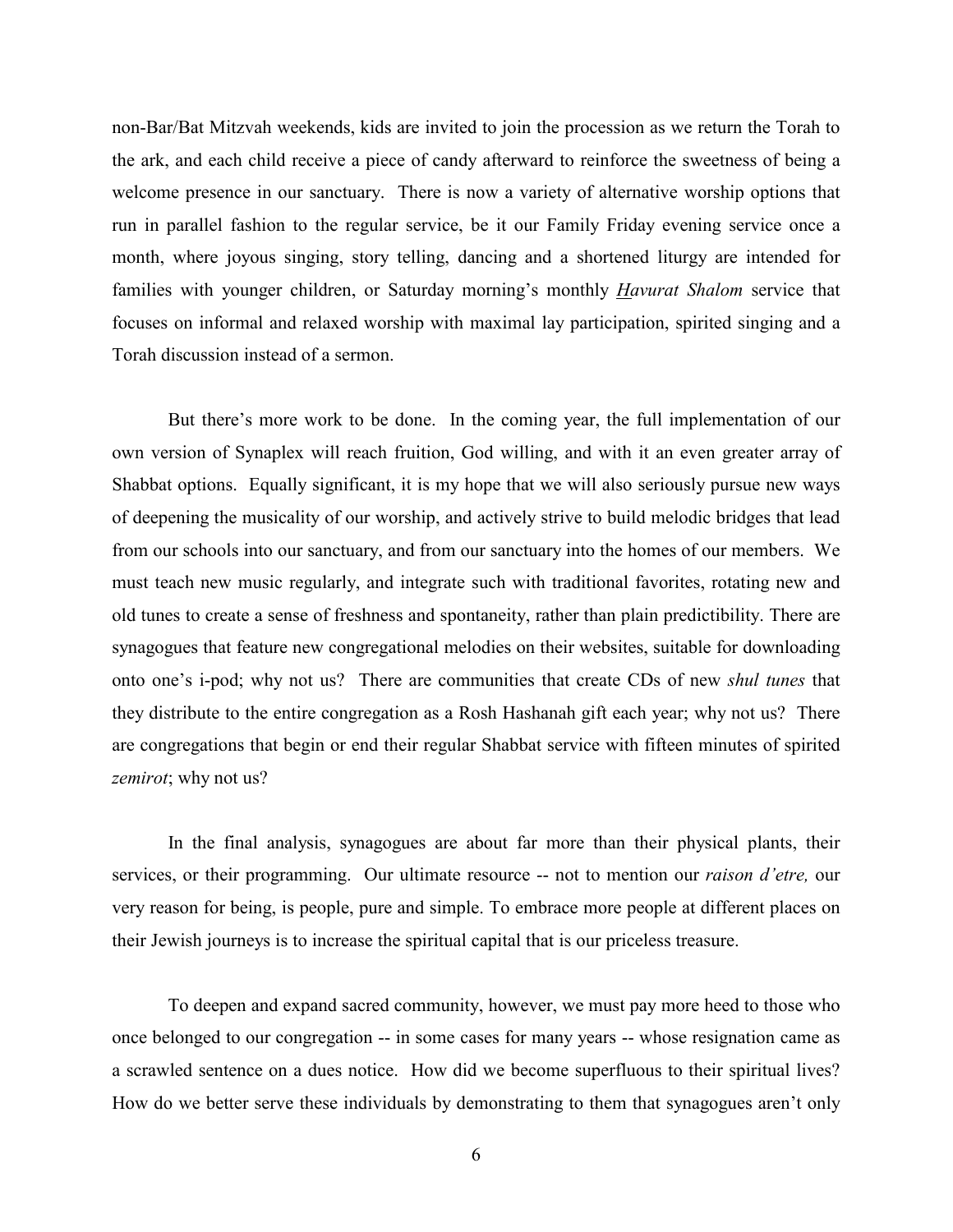about raising children, but are places of lifelong Jewish celebration to grow and learn?

To deepen and expand sacred community, we must question ourselves why our synagogue is filled with children on an ordinary Wednesday morning, but often attracts no more than a handful on Shabbat or Festivals? Are our services welcoming to children? If not, how could we be more responsive to the needs of families? Do parents know about our youth services and our babysitting/ Do they care? And if our services more conducive to youngsters, what would it take to encourage parents to accept our heartfelt hospitality and show up on Shabbos or Yom Tov?

And to deepen and expand sacred community, we must be also willing to consider whether or not we could do more to make intermarried families feel welcome. We cannot and will not be all things to all people; and yes, we must continue to encourage our children and teens to view marriage within Judaism as crucial to our future. Nevertheless, can we find some way to acknowledge mixed marriage as a 21st century reality of American life, or would we rather we say that those with non-Jewish spouses should go up San Jose Boulevard? If we're a Shabbat observant institution, yet don't turn away those who work on Saturdays, if we only permit kosher food in our facility, but embrace those who eat *trayf*, I firmly believe we can be more welcoming community to intermarried couples without sacrificing the substance of our tradition, or our unapologetic belief that marriage between Jews still remains one of the best guarantees for the creation of a strong Jewish home and the raising of Jewish children.

Midrash teaches that our ancestors, Abraham and Sarah stood at the entrance of their tent to welcome weary wanderers and wayfarers. In greeting these strangers they saw on the countenance of each the Divine Image in which all God's children are created. Generations later, the Torah would teach the necessity of welcoming the newcomer, the marginalized, the stranger in our midst, *ki gerim heyitim b'eretz mitzrayim*, for "You, too, were once strangers in the land of Egypt." This value is the precious inheritance our ancestors have given us, but it is also the challenge to which we must rise if we are to grow and flourish, rather than shrink and wither. On this Yom Kippur it will be written, and in the year to come it will be sealed. Who shall enter? And who shall resign? Who shall come but once? And who shall come back? Who will